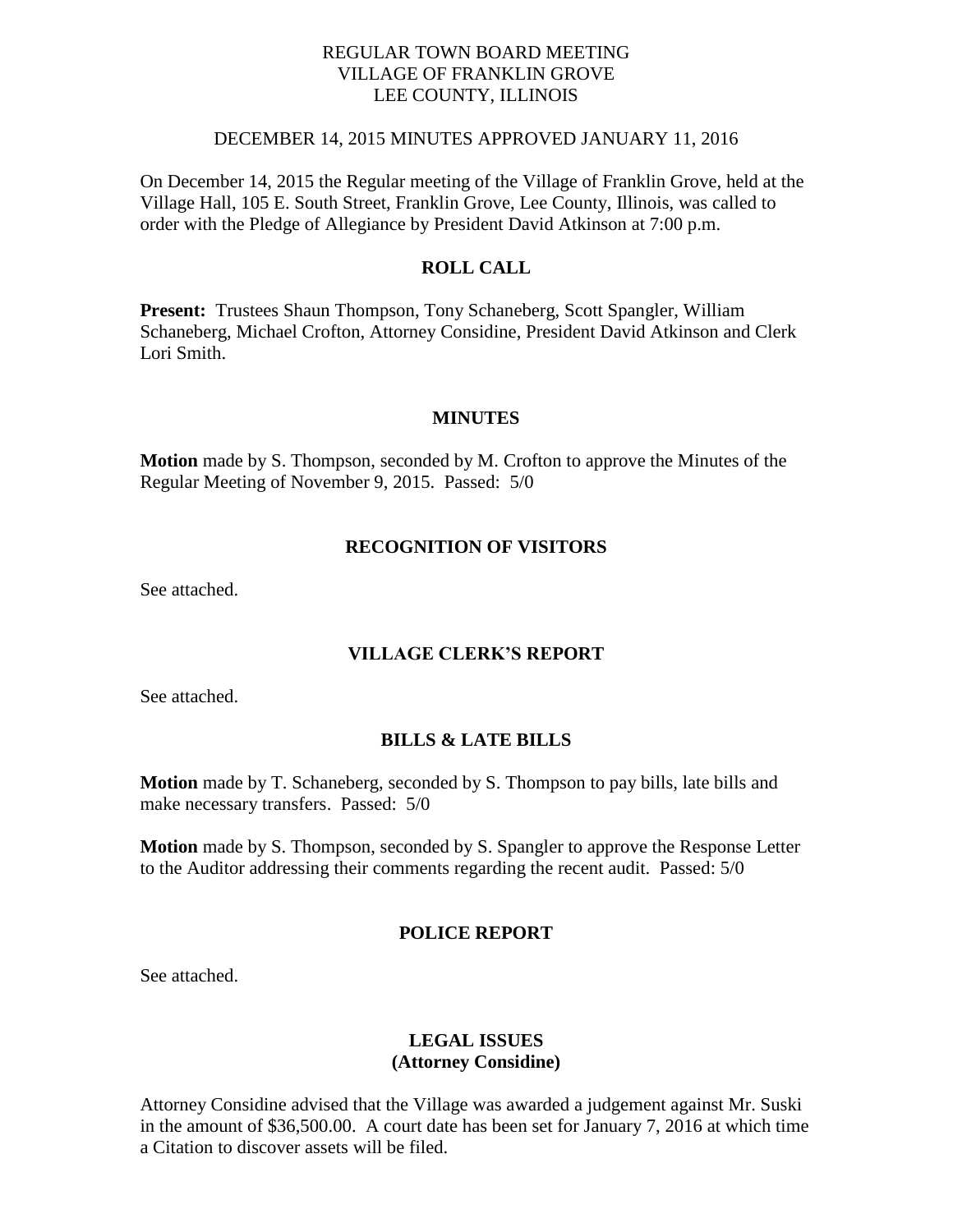### **GENERAL**

**Motion** was made by T. Schaneberg, seconded by Michael Crofton to appoint William Schaneberg as Water and Sewer Chairman, Shaun Thompson as Freedom of Information and Open Meetings Act Chairman and Michael Crofton as Properties Chairman due to the resignation of Trustee Roger Warrenfeltz after the last board meeting. Passed: 5/0

## C**OMMITTEE REPORTS**

### **STREETS & ALLEYS**

(T. Schaneberg Chairman)

Trustee Schaneberg advised the engineer was requesting approval of final payment for Civil Constructors for street work. It was determined that no final approval will be given since work has not been completed.

#### **WATER & SEWER**

#### (W. Schaneberg Chairman)

Trustee Schaneberg advised that we need another pump and the cost would be approximately \$10,000 and two grinder pumps costing approximately \$5,000 to \$6,000 each. It was discussed that a lift was also needed.

**Motion** made by S. Spangler, seconded by T. Schaneberg to approve up to \$500.00 for material to build a frame for a wench and the wench. Passed: 5/0

There was a discussion about changing Ron Miller's hours back to 7:00 to 3:30. President Atkinson suggested it remain the same for now and we can revisit it another time.

Mike Crofton asked where the liability lies if someone gets hurt doing work for the Village and isn't an employee. Attorney Considine advised that the Village needs to check with their insurance carrier.

There was discussion with regard to hiring either full-time as opposed to part-time help for Streets and Alleys, but no decision was made at this time.

Trustee Schaneberg advised that the following list of people is to be called for snow removal assistance with Ron in charge of contacting them:

- Ron Miller
- Mike Settles
- Don Fore
- T. Schaneberg
- W. Schaneberg
- D. Atkinson